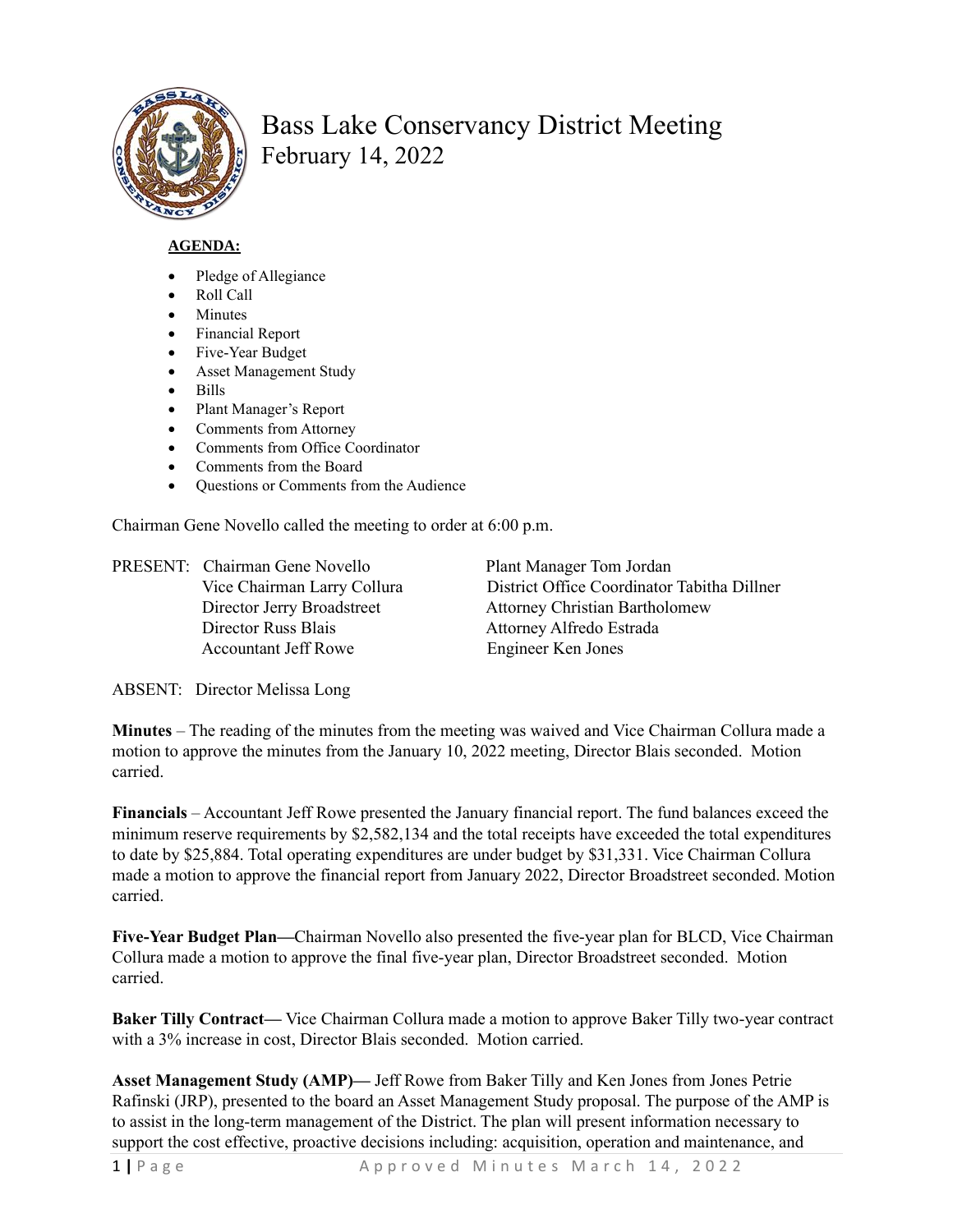replacement/upgrade of the District's assets. The plan is intended to ensure the long-term sustainability of the District and should be treated as a living document that will be regularly updated. The board decided to table the discussion to have time for some research to make a better decision.

Bills to be paid:

| <b>NIPSCO</b>             | \$             | 218.52 Monthly plant                                |
|---------------------------|----------------|-----------------------------------------------------|
| <b>NIPSCO</b>             | \$             | 821.72 Monthly lift stations                        |
| <b>NIPSCO</b>             | \$<br>1,775.37 | Monthly lake pump                                   |
| CenturyLink               | \$<br>167.07   | Monthly phone                                       |
| TCU Credit Card           | \$<br>2,213.53 | Monthly credit card                                 |
| <b>TCU</b> Invoice        | \$<br>118.45   | Monthly bank fees                                   |
| PrimePay-Payroll          | \$<br>6,062.17 | Bi-weekly payroll $- 12/27/2022 - 1/9/2022$         |
| PrimePay-Payroll          | \$<br>5,914.81 | Bi-weekly payroll $-1/11/2022 - 1/23/2022$          |
| PrimePay-Payroll          | \$<br>837.72   | Bi-weekly Overtime $-1/11/2022 - 1/23/2022$         |
| PrimePay-Invoice          | \$<br>391.81   | Monthly service charges                             |
| Apheus                    | \$<br>137.00   | Monthly computer fee                                |
| <b>Baker Tilly</b>        | \$<br>1,840.00 | Monthly accounting fee.                             |
| Wildman                   | \$<br>58.24    | Monthly office supplies/services                    |
| Northern IN Wildlife      | \$<br>225.00   | Monthly trapper fee                                 |
| Indiana 811               | \$<br>76.95    | $4th$ quarter 2021 tickets                          |
| <b>DNR</b>                | \$<br>5.00     | Annual permit fee for weed treatment app            |
| Phil Johanan              | \$<br>1,165.00 | Liftstation F repair-insurance pd.                  |
| Mark Milo                 | \$<br>5,200.00 | Liftstation F repair-insurance pd.                  |
| <b>IDEM</b>               | \$<br>1,000.00 | Annual discharge permit fee                         |
| <b>Starke County CoOp</b> | \$<br>754.97   | Propane for plant                                   |
| Flow-Tech                 | \$             | 470.00 Liftstation C repair                         |
| Pilot Newspaper           | \$<br>24.44    | Annual financials in legals                         |
| <b>HWC</b>                | \$<br>3,499.99 | Security camera install-one-time fee/no monthly fee |

Vice Chairman Collura made a motion to approve the bills as presented noting each payee, the dollar amounts, and purpose were read into the February 14, 2022 minutes, Director Blais seconded. Motion carried.

**Plant Manager's Report—**Plant Manager Jordan reported that there was .91 inches of precipitation for January. Plant Manager Jordan presented the board with an invoice that Vice Chairman Collura made a motion to approve invoice for \$8,850 from Northwest Fencing to install fence at liftstations F, G, and O, Director Broadstreet seconded. Motion carried. Plant Manager Jordan stated that the generators for the 3 liftstations could be in the first half of March.

**District Office Coordinator's Comments—**Office Coordinator Dillner reported that 19 liens were placed in January for \$3,485.39. Office Coordinator Dillner stated that the Ring cameras were returned, and a full refund was received totaling \$1,645.25. Office Coordinator Dillner let the board know that the annual bonds are done and filed and most of the year end report with the State Board of Accounts have been submitted. There are only two left and those will be done in March.

**Attorney's Comments—** Attorney Estrada and Attorney Bartholomew discussed with the board that they are working with the accounting firm Baker Tilly to legally establish and fund the weeds and the current pump. Part of the Asset Management Plan would help by doing a financial rate study to budget in a manner to fund the weeds and current pump without taking the fees allotted for the sewers. After some discussion Vice Chairman Collura made a motion to authorize Burke, Constanza, & Carberry (BCC) Law Firm to investigate a rate and tax assessment study, Director Blais seconded. Motion carried.